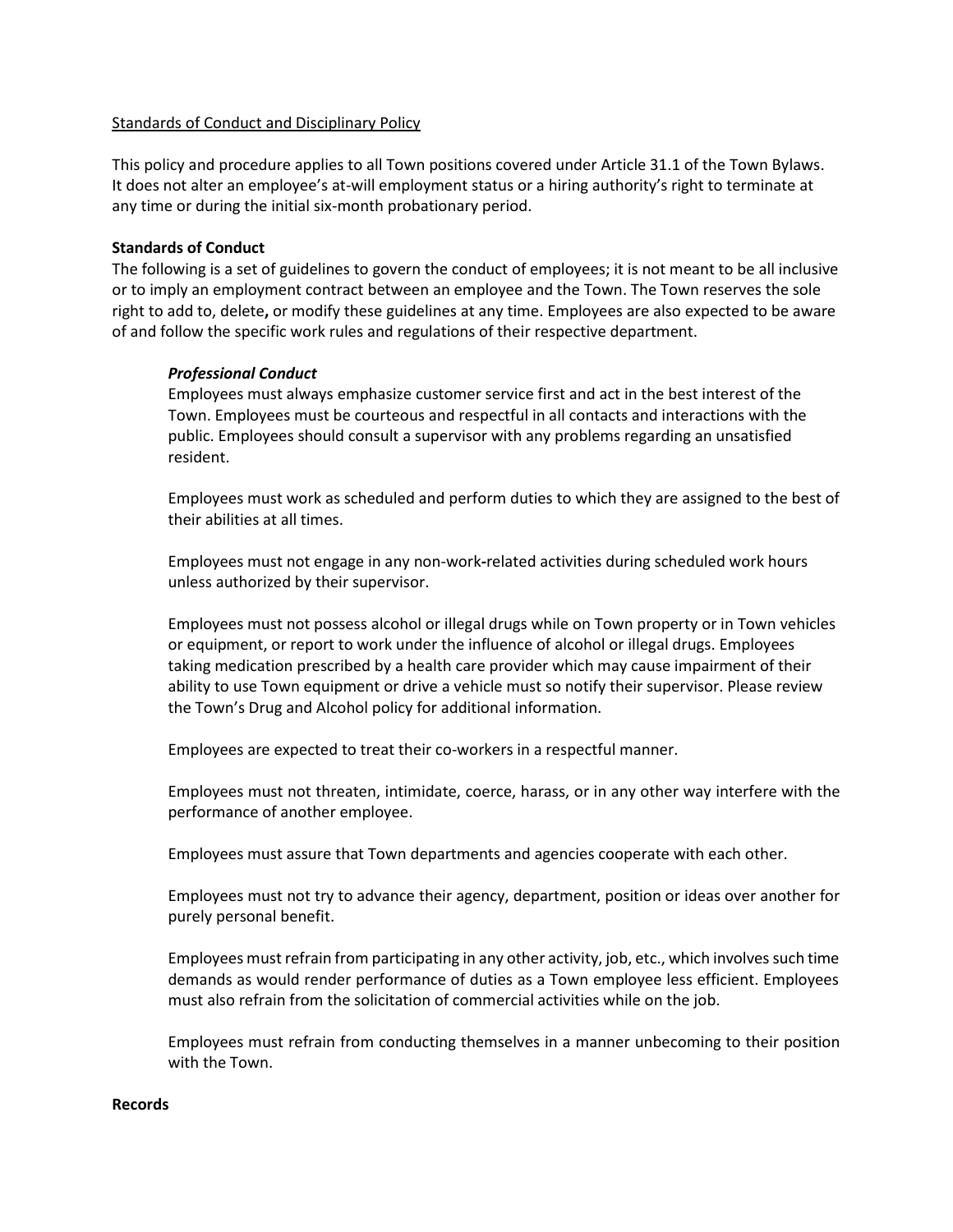Employees are prohibited from falsifying or defacing Town records such as the employment application, time sheets, I-9 forms, departmental reports, or any other documents.

## **Use of Town Equipment**

Employees must not misappropriate, abuse or destroy Town property, either deliberately or through negligence. The state ethics law prohibits employees from using publicly owned or supported property, equipment, vehicles, labor or services for private or political purposes, and from removing Town property from the premises without authorization.

## **Safety**

Employees must observe all safety rules, laws and regulations. Employees must use all tools, equipment, supplies, machinery and vehicles in accordance with departmental safety standards and procedures. Employees must follow all applicable accident and injury prevention and reporting procedures.

Employees must refrain from fighting, engaging in horseplay, and playing pranks.

Employees must not carry weapons on the job or into the work site.

Employees must observe non-smoking rules.

## **Political Activities**

Employees may not participate in any political activities during work hours. Employees must establish that they are not acting as an employee of the Town, but as a private citizen, when engaging in any political activities while off-duty.

Employees are prohibited from directly or indirectly soliciting political funds or contributions.

### **Attendance**

Employees are expected to report for work on time in a consistently dependable manner in order to enable the orderly flow of services to the residents of the Town. Excessive absences and tardiness, as defined by the various operational departments/divisions, must be avoided.

Employees must not leave their work area or site without permission or leave before the end of the shift without permission unless in the case of an emergency.

Employees must notify their supervisor of any unforeseen absences prior to the beginning of their work shift. Failure to report will cause the employee to be considered Absent Without Leave and may result in loss of pay as well as discipline. Planned absences, such as time off for vacations, must be approved in advance by supervisors in accordance with respective departmental rules.

### **Insubordination**

An employee's refusal to obey a supervisor's direct order or willful failure to perform an assigned task or follow an established procedure is viewed as a workplace offense.

Verbal and physical abuse of supervisors or other management representatives is regarded as insubordination and can result in disciplinary action up to and including discharge.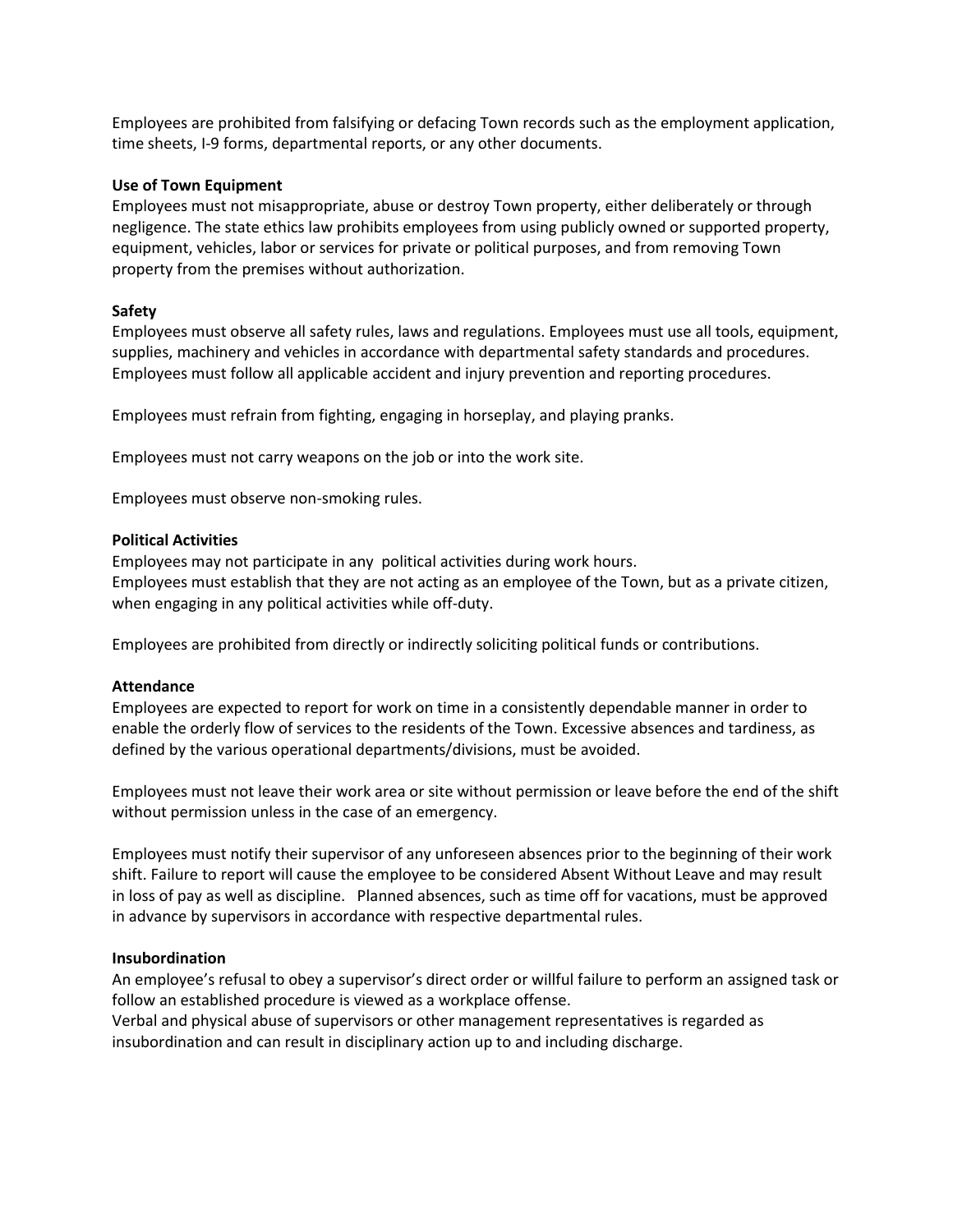## **Disciplinary Procedure**

Employees who violate work rules will be subject to progressive discipline and may also warrant referral to the Town's Employee Assistance Program. This means that employees will be assessed penalties that become increasingly severe for successive offenses whether or not of the same nature or kind or in those incidences in which a performance improvement is not forthcoming. However, based on the employee's work record and the severity of the misconduct or performance issue, an escalation of the progressive discipline system may be warranted.

For example, some types of misconduct are so egregious that they may result in immediate termination. These include, but are not limited to, physical attacks on supervisors or co-workers; falsification of an employment application or other work documents or records; theft; willful property damage; or use or possession of illegal drugs on the job.

The following progressive steps should be taken in the event of misconduct unless as noted above:

- 1. The first step in the Town's progressive disciplinary system is "counseling." This is usually a verbal warning, that is properly documented, advising employees that their conduct is unacceptable, and that further infractions will lead to additional disciplinary actions. In cases involving performance deficiencies, employees first will be counseled by their supervisors and told which improvements are needed before they are subject to discipline. A notice of counseling will be placed in the employee's personnel file.
- 2. The second step is a "written warning." This warning will describe the unacceptable conduct of performance and specify the improvement needed. A copy of this warning will be retained in the employee's personnel file indefinitely.
- 3. The third step is an unpaid suspension. The length of suspension will vary, based on such factors as the severity of the offense and the employee's performance and disciplinary record. Employees may be suspended for repeated instances of minor misconduct or for a single serious offense. A record of the suspension will be retained indefinitely in the employee's personnel file.
- 4. Employees who fail to improve their conduct or performance after imposition of a disciplinary suspension may be discharged.
- 5. In an effort to provide employees with a reasonable opportunity for input, the following procedures should be followed in a timely manner whenever possible:
- 6. Before imposition of any discipline, employees will be given an opportunity to relate their version of the incident or problem at issue and provide any explanation or justification they consider relevant. Management will conduct an objective investigation of the circumstances.
- 7. Discipline should be related to the seriousness of the offense and the employees' work record and length of service.
- 8. If dissatisfied with disciplinary action taken against them, employees may appeal to their Manager and/or Appointing Authority.